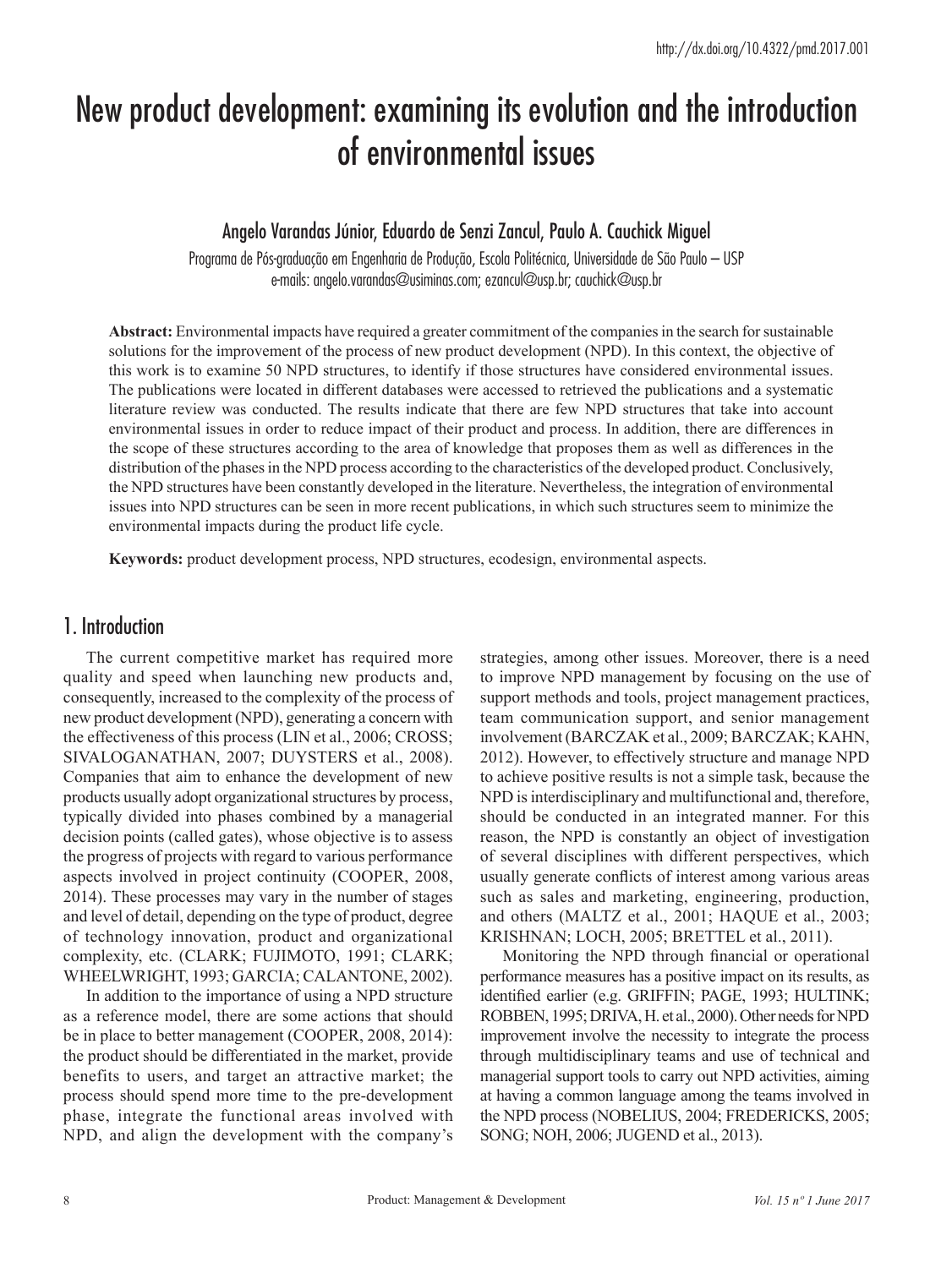In addition to the needs for constantly improvement of NPD performance, other issues related to this process are addressed in the literature like the relation of NPD to the life cycle of the product as well as the need to emphasize the environmental issues since the early stages when developing new products. In this context, this work aims to analyze the evolution of NPD structures available in the literature considering their structural and organizational differences. In addition, due to increased environmental requirements by the market, legislation, and society in reducing the environmental impacts of the product during its life cycle, the paper also aims to identify the environmental importance that is given by the analyzed NPD structures.

# 2. Research methods and procedures

This is characterized as theoretical work, more specifically aimed at the mapping and analyzing NPD structures in the literature. A literature review process was adopted to find out different structures of NPD. This process allows to comprehensively identify and synthesize research results of a particular subject, through procedures to collect and analyze the literature, in a replicable way (LITTELL et al., 2008). Table 1 shows the data bases, strings, and terms used for searching in title, abstract, and full text.

The search generated 677 publications about NPD processes. Some criteria were adopted for filtering the publications. Firstly, only those that meet the purpose of this work were selected. It is important to define the concepts to standardize the understanding (WACKER, 2004) so a definition of NPD structure was chosen to assist in the identification of NPD structures. The following definition was established: "all structured and systematized representations that facilitate the understanding, managing, and control of NPD in an integrated way in order to aid in the decision making". Another term for this definition currently used in the literature is 'NPD reference model'.

In addition, considering the NPD analysis, only structures that represented their phases were selected or those that had textual description good enough for a full interpretation of the NPD structure.

Based on these criteria, 50 NPD structures were select and analyzed to better understand the evolutionary process of these reference models, application areas, and the contents of their phases. The work by Rozenfeld et al. (2006) was chosen as a reference model to represent the phases of the 50 NPD structures found in the literature. This choice is

justified by the fact that this NPD structure takes into account an extensive life cycle, which integrates pre-development, development, and post-development macro phases. By this reference model, an analysis was conducted, by breaking up analysis into three periods (60-70; 80-90; and 2000-2013). Moreover, for main concepts and theoretical discussion of these NPD structures, other NPD classic references were used (e.g. PAHL; BEITZ, 1977; CLARK; FUJIMOTO, 1991; WHEELWRIGHT; CLARK, 1992; COOPER, 1993; ROOZENBURG; EEKELS, 1995; ULRICH; EPPINGER, 2012).

## 3. Evolution of NPD structures

It is important to emphasize that the literature presents several ways to structure the NPD such as quantity of phases, different tasks/activities, use of support tools, according to the contingency of each organization. However, the objective of these NPD structures are virtually the same: they seek to improve resource allocation, enhance information flow, reduce development time and costs, minimize risk and failure, and achieve success after product development (JOHANSSON, 2002; TZOKAS et al., 2004). In addition, NPD structures should clearly represent the NPD operational schema in order to provide a macro view of the process steps and facilitate the understanding of all involved as well as to support decision making (KRISHNAN; ULRICH, 2001).

Moreover, the NPD structure may be specific to a company or generic and applicable to any type of NPD, regardless of the quantity of phases, types of activities, and forms of control (SCHMIDT et al., 2009). On the other hand, it is necessary to consider that the NPD structures are interpreted by different perspectives (people from various functional areas), that focus on specific characteristics of these structures when applied by the companies (RUDDER et al., 2001). Therefore, one should understand that these NPD structures are generic and need to be adapted, according to the characteristics of the project to be developed. As mentioned before, the NPD structures were divided into three distinct periods: from 1960 to 1970, from 1980 to 1990, and from 2000 to 2013. Table 2 illustrates the phases of the NPD structures, according to Rozenfeld et al. (2006) in the first period (1960 to 1970).

During the 60-70 decades, the first NPD structures were divided into phases related to the project development itself in addition to the definition of responsibilities of the areas

**Table 1**. Search of NPD structures in the literature.

| <b>Databases</b>                                                                                                                                                                                                 | <b>Strings</b>                                                                                                                                                                                                                                                                                                              | <b>Terms of cross search</b>                                 |
|------------------------------------------------------------------------------------------------------------------------------------------------------------------------------------------------------------------|-----------------------------------------------------------------------------------------------------------------------------------------------------------------------------------------------------------------------------------------------------------------------------------------------------------------------------|--------------------------------------------------------------|
| Compendex; EBSCO/ Emerald; $\left  \frac{D_{\text{V31g11}}}{\text{innovation of product}} \right $<br><b>IEEE Xplore/ISI Web of Science;</b><br>ProQuest: SciELO: Science Direct:<br>Scirus; Scopus; SIbiNet USP | Design; design of product; development of product; innovation; Proposed method; proposed<br>new product; new product development; new product development<br>process; NPD; NPD process; PD; PD process; Product design; product reference method; reference<br>development; product development process; product innovation | methodology; proposed model;<br>methodology; reference model |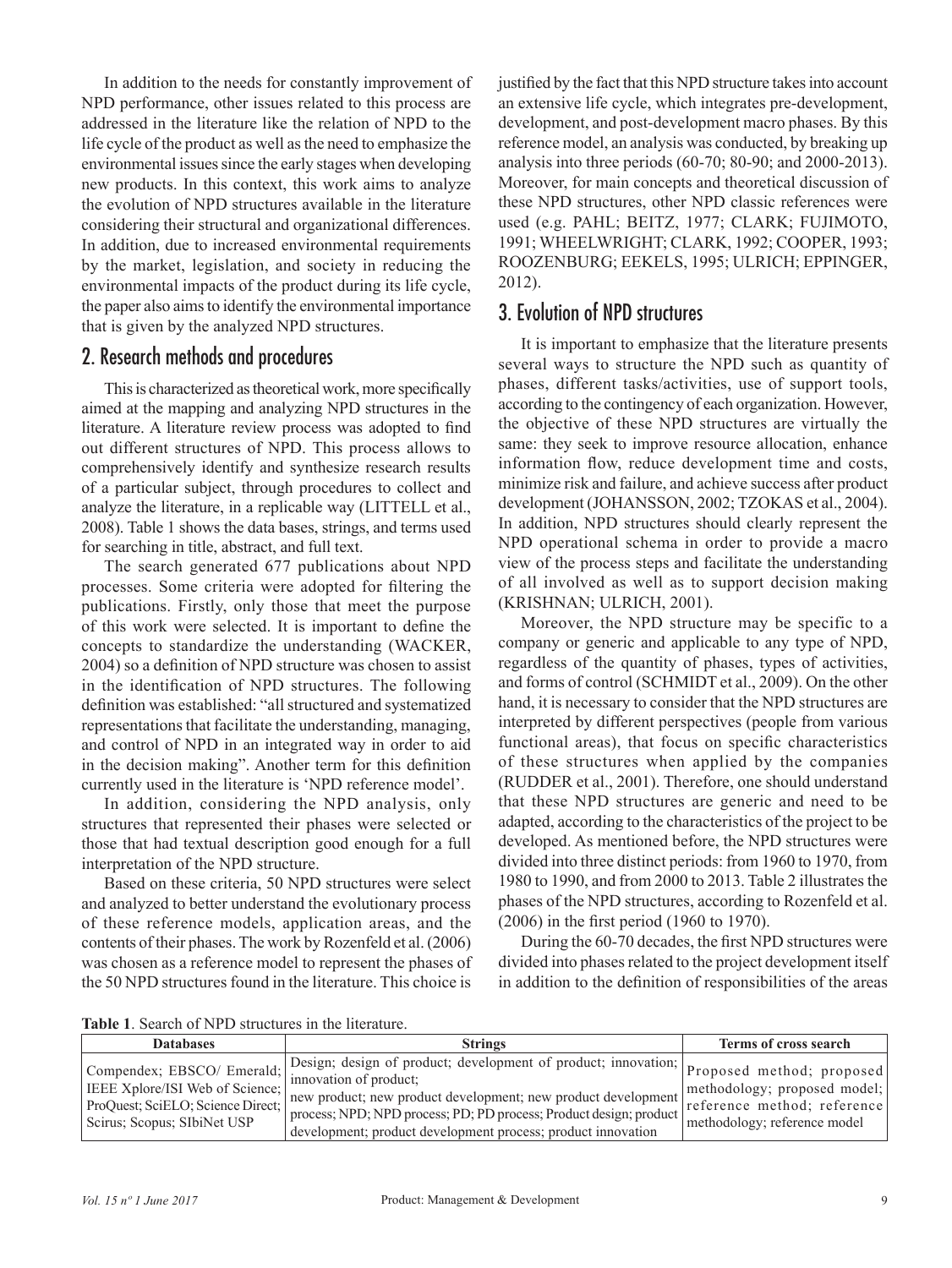involved in NPD, also due to a concern with reworking costs and economic viability. Moreover, those NPD structures considered the NPD as a linear system with discrete stages arranged sequentially similar to the tradition project design methodology, with practically no integration of the stages and functional areas.

The central feature of the NPD structures in Table 2 is in collecting and analyzing information to understand the problem, develop the product, test, and implement alternative concepts. Moreover, the NPD structures of this period were developed with the vision of one specific

functional area (product engineering) and, consequently, the stages adopted in structuring NPD were towards the interest this area. The analysis also shows that there was no concern with post-development stages in these NPD structures, with function of monitoring product performance and environmental impacts related to the discontinuity and disposal of the product and packaging.

Table 3 presents the NPD structures for the period from 1980 to 1999.

During this intermediate period (80's-90's) there was a significant increase in quantity of NPD proposals.

|                       | NPD stages      |  |   |             |                 |  |  |  |  |
|-----------------------|-----------------|--|---|-------------|-----------------|--|--|--|--|
| Ref.                  | Pre-development |  |   | Development | Pos-development |  |  |  |  |
|                       |                 |  |   |             |                 |  |  |  |  |
| Asimov (1962)         |                 |  |   |             |                 |  |  |  |  |
| Archer (1971)         |                 |  |   |             |                 |  |  |  |  |
| Kotler (1974)         | △               |  |   |             |                 |  |  |  |  |
| Pahl and Beitz (1977) |                 |  | Х |             | $\Lambda$       |  |  |  |  |
| Bonsiepe (1978)       |                 |  |   |             | л               |  |  |  |  |

**Table 2**. NPD structures in the literature (decades 60-70).

Note: - stages according to Rozenfeld et al. (2006): (1) Strategic plan; (2) Project management plan; (3) Informational stage; (4) Conceptual stage; (5) Detailed project stage; (6) Production preparation; (7) Launching stage; (8) Product and process monitoring; (9) Discontinuing the product from the market. Source: Literature search and analysis.

| Table 3. NPD structures in the literature (decades 80-90). |  |  |
|------------------------------------------------------------|--|--|
|------------------------------------------------------------|--|--|

|                                         | <b>NPD</b> stages       |                 |             |                           |                           |                           |                         |              |   |  |
|-----------------------------------------|-------------------------|-----------------|-------------|---------------------------|---------------------------|---------------------------|-------------------------|--------------|---|--|
| Ref.                                    |                         | Pre-development |             | Development               | Pos-development           |                           |                         |              |   |  |
|                                         |                         | $\overline{2}$  | 3           | 4                         | 5                         | 6                         | 7                       | 8            | 9 |  |
| Booz (1982)                             | $\overline{\mathrm{X}}$ |                 |             | $\overline{\mathrm{X}}$   |                           | $\overline{\mathrm{X}}$   | $\overline{\mathbf{X}}$ |              |   |  |
| Saren (1984)                            | $\mathbf X$             |                 | $\mathbf X$ | $\overline{X}$            | $\mathbf X$               | $\mathbf X$               | $\mathbf X$             |              |   |  |
| Verein Deutscher Ingenieure (1985)      |                         |                 | $\mathbf X$ | $\mathbf X$               | $\mathbf X$               | $\mathbf{X}$              |                         |              |   |  |
| Andreasen and Hein (1987)               | X                       |                 |             | $\overline{\mathrm{x}}$   |                           | $\overline{\mathbf{X}}$   | X                       |              |   |  |
| Park and Zaltman (1987)                 | X                       |                 |             | $\boldsymbol{\mathrm{X}}$ |                           |                           | X                       |              |   |  |
| Suh (1988)                              | X                       |                 | $\mathbf X$ | $\mathbf X$               | X                         | X                         |                         |              |   |  |
| Clark and Fujimoto (1991)               |                         |                 |             | X                         | X                         | X                         |                         |              |   |  |
| Graf and Saguy (1991)                   |                         |                 | X           | X                         | X                         | X                         | X                       | X            |   |  |
| Rosenthal (1992)                        | X                       |                 |             | $\boldsymbol{\mathrm{X}}$ | $\mathbf X$               | $\boldsymbol{\mathrm{X}}$ |                         |              |   |  |
| Wheelwright and Clark (1992)            | $\mathbf{X}$            | X               | $\mathbf X$ | $\mathbf X$               | $\boldsymbol{\mathrm{X}}$ | $\mathbf{X}$              | $\mathbf X$             |              |   |  |
| Cooper (1993)                           | $\overline{\mathrm{x}}$ | $\mathbf X$     | $\mathbf X$ | $\overline{X}$            | $\overline{\mathrm{X}}$   | $\overline{\mathbf{X}}$   | $\mathbf X$             |              |   |  |
| Urban and Hauser (1993)                 | X                       |                 |             | $\overline{X}$            | $\mathbf X$               |                           | $\mathbf{X}$            | $\mathbf{X}$ |   |  |
| Automotive Industry Action Group (1994) | $\overline{\mathrm{X}}$ |                 |             | $\mathbf X$               | $\mathbf X$               | $\mathbf X$               | $\mathbf{X}$            |              |   |  |
| Fuller (1994)                           | $\overline{\mathrm{X}}$ |                 |             | $\mathbf X$               | $\mathbf X$               | $\mathbf X$               | $\overline{X}$          |              |   |  |
| Ingle (1994)                            | X                       |                 | X           | $\mathbf X$               | $\overline{X}$            |                           |                         |              |   |  |
| MacFie (1994)                           |                         |                 |             | X                         | $\mathbf X$               | X                         | X                       |              |   |  |
| Nijssen and Lieshout (1995)             | X                       |                 |             | $\mathbf X$               | $\overline{X}$            |                           | $\mathbf X$             |              |   |  |
| Rudolph (1995)                          |                         | $\mathbf X$     |             |                           | $\mathbf X$               |                           | X                       | X            |   |  |
| Roozenburg and Eekels (1995)            | X                       |                 |             | $\mathbf X$               | $\mathbf X$               | $\mathbf X$               | $\mathbf X$             |              |   |  |
| McGrath (1996)                          | X                       | X               | X           | X                         | $\mathbf X$               | X                         | X                       |              |   |  |
| Ertas and Jones (1996)                  | $\overline{X}$          |                 |             | $\overline{\mathbf{X}}$   | $\overline{X}$            | $\overline{X}$            |                         |              |   |  |
| Dickson (1997)                          | X                       |                 |             | $\mathbf X$               | $\mathbf X$               |                           | X                       |              |   |  |
| Earle (1997)                            | $\mathbf{X}$            |                 |             | $\mathbf X$               |                           | X                         | $\mathbf X$             |              |   |  |
| Prasad (1997)                           | $\overline{\mathrm{X}}$ |                 |             | $\overline{X}$            | $\mathbf X$               | $\overline{X}$            |                         | X            |   |  |
| British Standards Institution (1997)    | $\mathbf{X}$            | X               |             | $\overline{\mathbf{X}}$   | X                         | X                         | $\mathbf{X}$            |              | X |  |
| Fleischer and Liker (1997)              | X                       |                 |             | X                         | $\mathbf X$               | $\mathbf X$               | X                       |              |   |  |
| Peters et al. (1999)                    | $\overline{\mathrm{X}}$ |                 |             | $\boldsymbol{\mathrm{X}}$ | $\boldsymbol{X}$          | $\boldsymbol{\mathrm{X}}$ | $\mathbf X$             | X            |   |  |

Note: - stages according to Rozenfeld et al. (2006): (1) Strategic plan; (2) Project management plan; (3) Informational stage; (4) Conceptual stage; (5) Detailed project stage; (6) Production preparation; (7) Launching stage; (8) Product and process monitoring; (9) Discontinuing the product from the market. Source: literature search and analysis.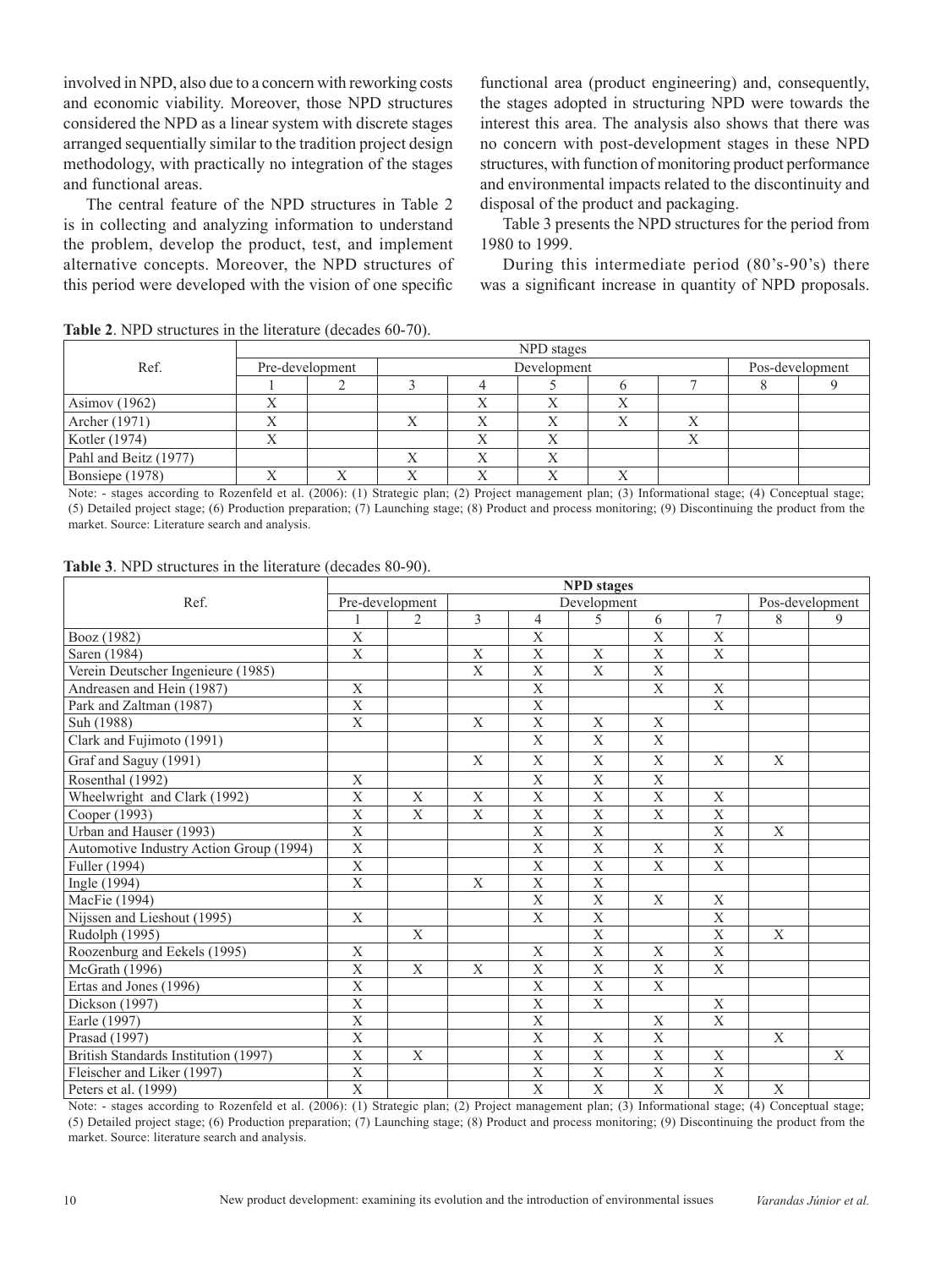The improvements have been done due to a number of issues, such as: to reduce the uncertainties and risks of NPD, increase the speed and flexibility for developing new products, organize the information, integrate the activities and functional areas involved in the process, facilitate decision making, improve performance and product quality, meet customer needs, manage the phases of the NPD and, in particular, minimize the differences from the point of view of the various functional areas that started to participate in the decision-making process.

As another contribution from this period, some researchers went beyond their traditional knowledge and origin in order to analyze NPD without a specific vision of a functional area and domains. Those works surely contributed to the NPD theory (e.g. CLARK; FUJIMOTO, 1991; COOPER, 1993; PRASAD, 1997). They focused on consolidating managerial control and NPD integration, which resulted in new approaches such as Integrated Product Development and Concurrent Engineering.

Some NPD structures (e.g. ANDREASEN; HEIN, 1987; ROSENTHAL, 1992; WHEELWRIGHT; CLARK, 1992; PRASAD, 1997) began to partition the process in overlapping stages to increase speed of activities execution and parallel tasks of the process as well as to use managerial and data feedback and loops in the information flow of the different stages to support the decision making process. In general, these NPD proposals developed in those decades used the previous NPD structures as a basis, and added relevant issues in order to have a more comprehensive view of NPD and its complexity.

Moreover, the NPD structures in this period incorporated new methods and tools to support product development, integrated the entire supply chain, and shifted the NPD vision to a company business process focused on fulfilling customer needs. Some quality and product design guides emerged as standards (e.g. VEREIN.., 1985; AUTOMOTIVE..., 1994; BRITISH..., 1997) along with the NPD structures and provided another level of detail and integration of the stages and their interfaces, process documentation, decision making, input and output information, and also indicators to assess NPD performance.

Other NPD structures started to pay more attention to process management (e.g. WHEELWRIGHT; CLARK, 1992; COOPER, 1993), by representing the stages and gates to highlight the need for assessment and control during the progress of the new product development. It is important to note that although those NPD structures encompass a graphic representation of linear stages, most of them are cyclical with loops and feedback in the information flow.

Up to the end of 90s, NPD structures had three key approaches (ROOZENBURG; EEKELS, 1995): (i) A focus on the engineering design phase, which was intended to solve problems and to structure a logical reasoning called the basic design cycle (i.e. analysis, synthesis, simulation, evaluation, and decision); (ii) Focus on segmenting the engineering design, by dividing it into four phases (project specification, conceptual design, final design, and detailed design); and (iii) Concentrate in a NPD phased structure, which consisted of the product design stages, part of the production preparation, and marketing plan. This helped to change NPD vision by seeing it as part of the business.

It is also observed that the NPD structures from this period give low attention to the performance monitoring of the product as well as measures to reduce its environmental impacts, such as use of strategies of recycling, remanufacturing, and disposal of products and packaging. Finally, the project planning stage is not wellhighlighted, although it is a relevant theme considered by the authors. Little is demonstrated in the stages of the analyzed NPD structures.

Table 4 shows the NPD structures for a most recent period from 2000 to 2013.

Most recent NPD structures in Table 4 continue to seek to improve the management and integration of NPD. All development stages are used, thus, complementing the NPD structures developed previously. The NPD structures in this period address other NPD-related concerns such as: enhance management practices, consider the entire product life cycle, introduce other support tools, align the organization's strategy with NPD, integrate the supply chain and customers in the NPD process, analyze the implications of knowledge management, improve information flow, and define more evident responsibilities and provide support for decision making. Moreover, some researchers seek to adapt generic NPD structures to particular industrial sectors or for a specific type of product.

Environmental issues became important for companies to remain competitive in the market. Examples are the introduction of ecodesign strategies and other best practices to integrate environmental concerns into the NPD. Environmental indicators show that previous NPD structures do not fulfill environmental requirements (BAKSHI; FIKSEL, 2003; LINDAHL et al., 2003). From this scenario, recent NPD structures that emerged are now interested in environmental impact of products in the final stages of the process (end of pipe), e.g. the destination of products and packaging at the end of their useful life, less consumption of materials, reuse of materials through remanufacturing, recycling and reuse strategies.

In order to include environmental aspects in the NPD structures, Tischner and Charter (2001), for instance, emphasized the use of eco design-specific tools in conjunction with other product development concepts. In parallel, ISO/TR 14062 (INTERNATIONAL..., 2002)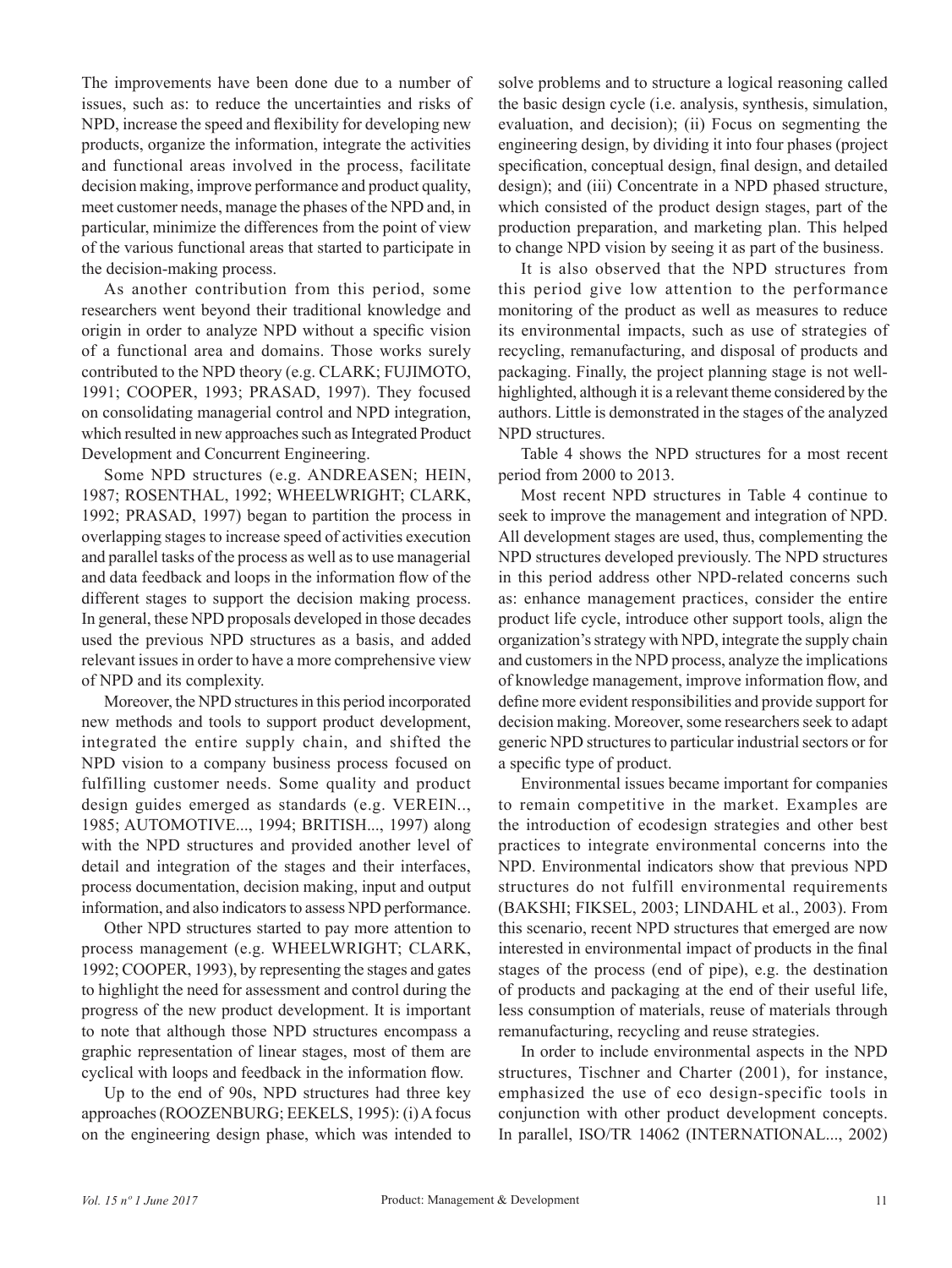#### **Table 4**. NPD structures in the literature (2000-2013).

| Ref.                                                  |   | <b>NPD</b> stages |   |             |   |   |   |                 |   |  |  |
|-------------------------------------------------------|---|-------------------|---|-------------|---|---|---|-----------------|---|--|--|
|                                                       |   | Pre-development   |   | Development |   |   |   | Pos-development |   |  |  |
|                                                       |   | $\overline{c}$    | 3 | 4           | 5 | 6 | 7 | 8               | 9 |  |  |
| Crawford and Benedetto (2000)                         | X |                   |   | X           | X | X | X |                 |   |  |  |
| Nwabueze and Law (2001)                               | X |                   |   | X           | X |   | X | X               | X |  |  |
| Kalpic and Bernus (2002)                              | X |                   |   | X           | X | X | X |                 |   |  |  |
| Tischner and Charter (2001)                           | X |                   | X | X           | X | X | X |                 |   |  |  |
| International Organization for Standardization (2002) | X |                   |   | X           | X | X | X | X               |   |  |  |
| Unger (2003)                                          |   |                   |   | X           | X | X | X |                 |   |  |  |
| <b>Buijs</b> (2003)                                   | X |                   |   | X           | X | X | X |                 |   |  |  |
| Pahl et al. (2005)                                    |   | X                 |   | X           | X | X |   |                 |   |  |  |
| Ford and Coulston (2005)                              | X |                   |   | X           | X | X |   | $\mathbf{X}$    |   |  |  |
| Sun and Wing (2005)                                   | X |                   | X | X           | X | X | X | X               |   |  |  |
| Prašnikar and Skerlj (2006)                           | X |                   |   | X           | X |   | X |                 |   |  |  |
| Crul and Diehl (2006)                                 | X | X                 | X | X           | X |   |   | X               |   |  |  |
| MacGregor et al. (2006)                               |   |                   |   |             | X |   |   |                 |   |  |  |
| Rozenfeld et al. (2006)                               | X | X                 | X | X           | X | X | X | X               | X |  |  |
| Thomke and Nimgade (2007)                             |   |                   |   | X           | X | X | X |                 |   |  |  |
| Ulrich and Eppinger (2007)                            |   | X                 | X | X           | X | X |   |                 |   |  |  |
| Yeh et al. (2010)                                     | X | X                 |   | X           | X | X |   |                 |   |  |  |
| Bigliard, Bottani and Rinaldi (2013)                  | X |                   |   | X           | X | X | X |                 |   |  |  |

Note: - stages according to Rozenfeld et al. (2006): (1) Strategic plan; (2) - Project management plan; (3) Informational stage; (4) Conceptual stage; (5) Detailed project stage; (6) Production preparation; (7) Launching stage; (8) Product and process monitoring; (9) Discontinuing the product from the market. Source: literature search and analysis.

was also developed to guide companies in integrating environmental aspects into NPD.

In general, by analyzing the 50 NPD structures found out in the literature, divergences of focus can be observed due to the perspective of each area of knowledge. In NPD structures developed with marketing vision emphasized the macro phases of 'pre-development' and 'post-development' as well as customer-suport after launching the product in the market (e.g. CRAWFORD; BENEDETTO, 2000). In contrast, the NPD structures that focus on the engineering side (e.g. PAHL; BEITZ, 1977) are more concerned to the macro phase of 'development' and deepen into details of product design and engineering activities.

Finally, the NPD structure focused on sequential activities and with more attention to the macro phase of 'development' adopted the vision of the process of NPD as a business process, aligning the process with the company' strategic plan and integrating the internal and external areas involved as well as the environment. Nevertheless, the integration of environmental aspects into NPD structures is still under developed. Only few NPD structures superficially state the importance of this integration and they do not make clear how to tackle that. Such publications do not mention in which phases of the NPD should be integrated ecodesign practices, for instance, nor explain how to operationalize this integration.

## 4. Most adopted stages and identification of environmental concerns

Table 5 presents most common stages with NPD structures obtained in the literature. Considering the NPD 'pre-development' macro phase, the project management plan is less cited stage. Most authors gives greater importance to the alignment of the strategic planning phase of the product, which relates the portfolio of existing products with the identification of new product opportunities to build the portfolio of products to be developed.

In the 'development' macro phase the informational design stage is also the least explored when comparing it to the other stages. This stage covers the activities of product design, product specification definition, prototype development, process and product certification, pilot production, finishing with launching the product in the market.

The NPD 'post-development' macro phase is the least addressed in the NPD structures, consisting of the following stages: product and process monitoring (24%) and discontinuing the product  $(6\%)$ . This may be happen because the classical structures do not address the concepts of remanufacturing strategies, recycling, product collection and disposal, i.e. they do not yet have a view of all phases of the product life cycle that is currently relevant to minimizing the environmental impact of the product.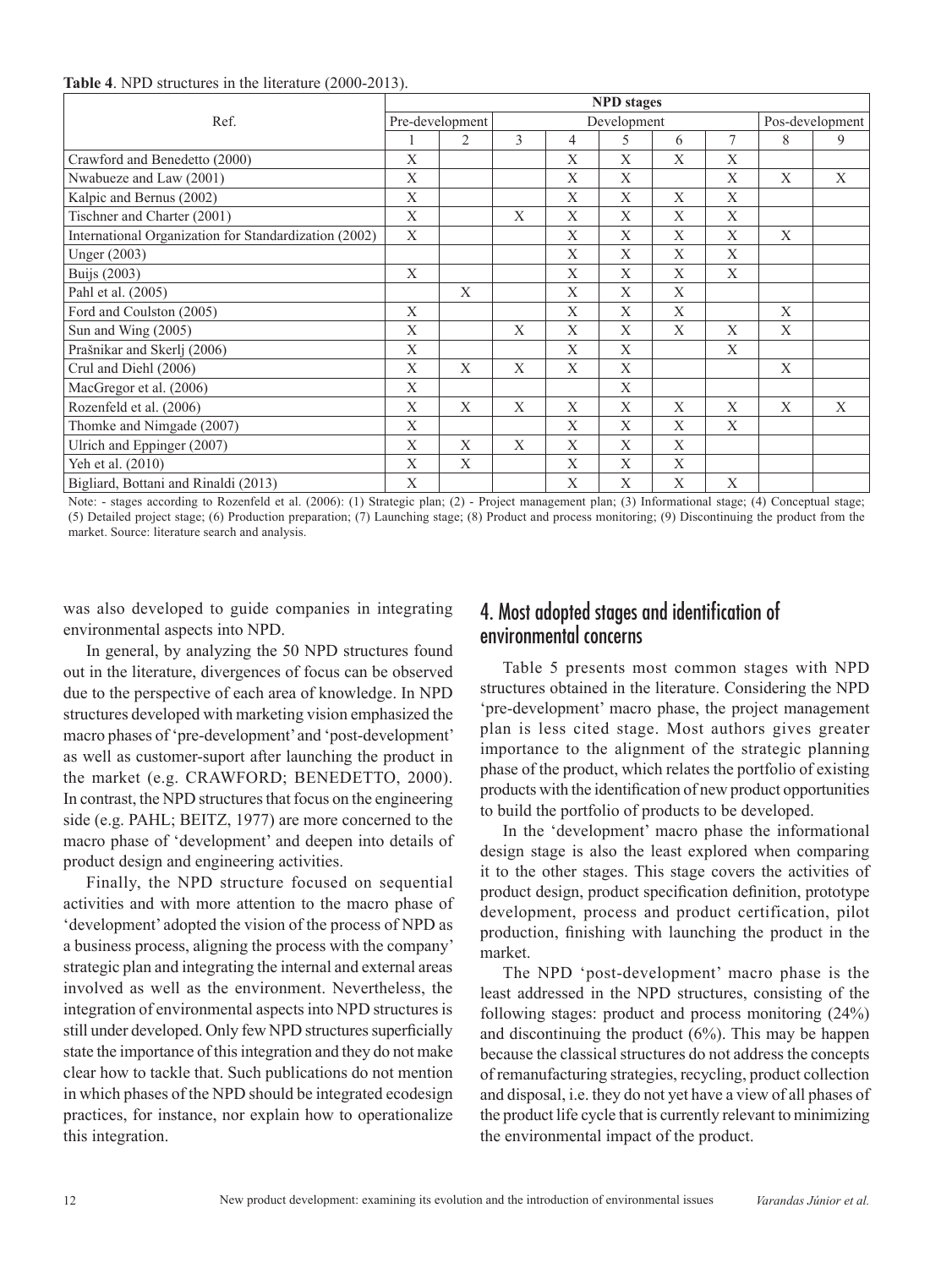**Table 5**. Most common phases in NPD structures.

| NPD stages | # citations<br>$(\%)$ | References that cite the stage of NPD                                                                                                                                                                                                                                                                                                                                                                                                                                                                                                                                                                                                                                                                                                                                                                                                                                                                                                                                                                                                                                                                                                                                                                                                                               | Environmental issues                                                                                                                                                                                            |
|------------|-----------------------|---------------------------------------------------------------------------------------------------------------------------------------------------------------------------------------------------------------------------------------------------------------------------------------------------------------------------------------------------------------------------------------------------------------------------------------------------------------------------------------------------------------------------------------------------------------------------------------------------------------------------------------------------------------------------------------------------------------------------------------------------------------------------------------------------------------------------------------------------------------------------------------------------------------------------------------------------------------------------------------------------------------------------------------------------------------------------------------------------------------------------------------------------------------------------------------------------------------------------------------------------------------------|-----------------------------------------------------------------------------------------------------------------------------------------------------------------------------------------------------------------|
| (1)        | 45<br>$(90\%)$        | Asimov (1962), Archer (1971), Kotler (1974), Bonsiepe<br>(1978), Booz (1982), Saren (1984), Andreasen and Hein<br>(1987), Park and Zaltman (1987), Suh (1988), Graf<br>and Saguy (1991), Rosenthal (1992), Wheelwright and<br>Clark (1992), Cooper (1993), Urban and Hauser (1993),<br>Automotive Industry Action Group (1994), Fuller (1994),<br>Ingle (1994), Nijssen and Lieshout (1995), Rudolph<br>(1995), Roozenburg and Eekels (1995), McGrath<br>(1996), Ertas and Jones (1996), Dickson (1997), Earle<br>(1997), Prasad (1997), British Standards Institution<br>(1997), Fleischer and Liker (1997), Peters et al. (1999),<br>Crawford and Benedetto (2000), Nwabueze and Law<br>(2001), Kalpic and Bernus (2002), Tischner and Charter<br>(2001), International Organization for Standardization<br>(2002), Buijs (2003), Pahl et al. (2005), Ford and Coulston<br>(2005), Sun and Wing (2005), Prašnikar and Skerlj<br>(2006), Crul and Diehl (2006), MacGregor et al. (2006),<br>Rozenfeld et al. (2006), Thomke and Nimgade (2007),<br>Ulrich and Eppinger (2007), Yeh et al. (2010), Bigliard,<br>Bottani and Rinaldi (2013)                                                                                                                          | Social, economic, political, technological,<br>environmental, and legal analysis                                                                                                                                |
| (2)        | $10\,$<br>(20%)       | Bonsiepe (1978), Graf and Saguy (1991), Rudolph (1995),<br>McGrath (1996), British Standards Institution (1997),<br>Pahl et al. (2005), Crul and Diehl (2006), Rozenfeld et al.<br>(2006), Ulrich and Eppinger (2007), Yeh et al. (2010)                                                                                                                                                                                                                                                                                                                                                                                                                                                                                                                                                                                                                                                                                                                                                                                                                                                                                                                                                                                                                            | Define who is involved in each stage of the product<br>life cycle. Develop the product scope that should<br>describe the characteristics, functionalities, and the<br>desired product environmental performance |
| (3)        | 22<br>(44%)           | Archer (1971), Pahl and Beitz (1977), Bonsiepe (1978),<br>Booz (1982), Saren (1984), Verein Deutscher Ingenieure<br>(1985), Andreasen and Hein (1987), Suh (1988), Graf and<br>Saguy (1991), Wheelwright and Clark (1992), Cooper<br>(1993), Ingle (1994), Rudolph (1995), McGrath (1996),<br>Earle (1997), Tischner and Charter (2001), Pahl et al.<br>(2005), Sun and Wing (2005), Crul and Diehl (2006),<br>MacGregor et al. (2006), Rozenfeld et al. (2006), Ulrich<br>and Eppinger (2007)                                                                                                                                                                                                                                                                                                                                                                                                                                                                                                                                                                                                                                                                                                                                                                      | Detail the life cycle of the product and define<br>customers niche. Identify the environmental<br>requirements of the customer                                                                                  |
| (4)        | 50<br>$(100\%)$       | Asimov (1962), Archer (1971), Kotler (1974), Pahl<br>and Beitz (1977), Bonsiepe (1978), Booz (1982), Saren<br>(1984), Verein Deutscher Ingenieure (1985), Andreasen<br>and Hein (1987), Park and Zaltman (1987), Suh (1988),<br>Clark and Fujimoto (1991), Graf and Saguy (1991),<br>Rosenthal (1992), Wheelwright and Clark (1992), Cooper<br>(1993), Urban and Hauser (1993), Automotive Industry<br>Action Group (1994), Fuller (1994), Ingle (1994), MacFie<br>(1994), Nijssen and Lieshout (1995), Rudolph (1995),<br>Roozenburg and Eekels (1995), McGrath (1996), Ertas<br>and Jones (1996), Dickson (1997), Earle (1997), Prasad<br>(1997), British Standards Institution (1997), Fleischer<br>and Liker (1997), Peters et al. (1999), Crawford and<br>Benedetto (2000), Nwabueze and Law (2001), Kalpic and<br>Bernus (2002), Tischner and Charter (2001), International<br>Organization for Standardization (2002), Unger (2003),<br>Buijs (2003), Pahl et al. (2005), Ford and Coulston<br>(2005), Sun and Wing (2005), Prašnikar and Skerlj<br>(2006), Crul and Diehl (2006), MacGregor et al. (2006),<br>Rozenfeld et al. (2006), Thomke and Nimgade (2007),<br>Ulrich and Eppinger (2007), Yeh et al. (2010), Bigliard,<br>Bottani and Rinaldi (2013) | Develop alternative environmental solution for the<br>product conception in terms of systems, sub systems<br>and components                                                                                     |

Note: - stages according to Rozenfeld et al. (2006): (1) Strategic plan; (2) Project management plan; (3) Informational stage; (4) Conceptual stage; (5) Detailed project stage; (6) Production preparation; (7) Launching stage; (8) Product and process monitoring; 9 - Discontinuing the product from the market. Source: literature search and analysis.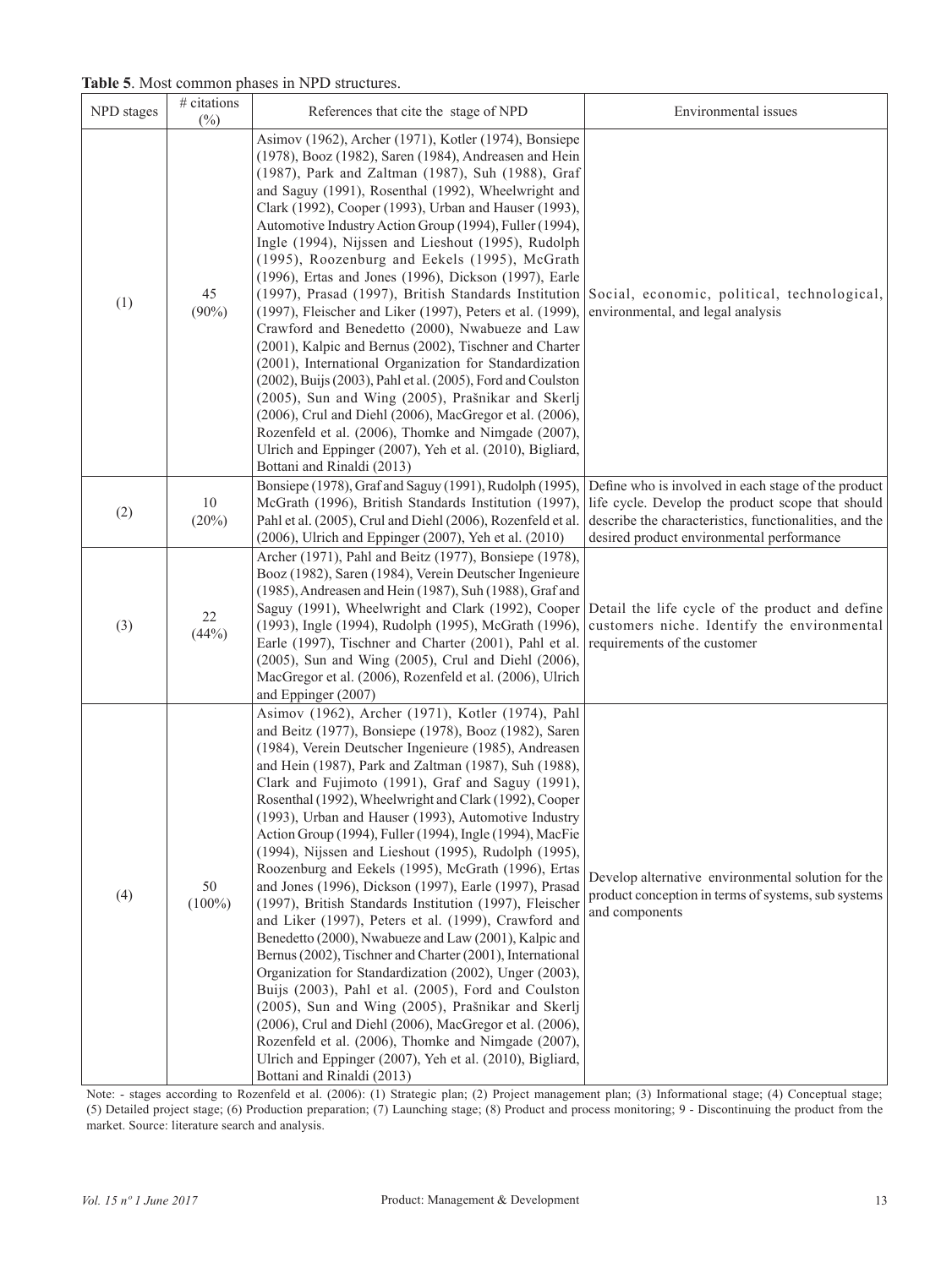### **Table 5**. Continued...

| NPD stages | # citations<br>$(\%)$ | References that cite the stage of NPD                                                                                                                                                                                                                                                                                                                                                                                                                                                                                                                                                                                                                                                                                                                                                                                                                                                                                                                                                                                                                                                                                                                                                                                                      | Environmental issues                                                                                                                                                                                                                 |
|------------|-----------------------|--------------------------------------------------------------------------------------------------------------------------------------------------------------------------------------------------------------------------------------------------------------------------------------------------------------------------------------------------------------------------------------------------------------------------------------------------------------------------------------------------------------------------------------------------------------------------------------------------------------------------------------------------------------------------------------------------------------------------------------------------------------------------------------------------------------------------------------------------------------------------------------------------------------------------------------------------------------------------------------------------------------------------------------------------------------------------------------------------------------------------------------------------------------------------------------------------------------------------------------------|--------------------------------------------------------------------------------------------------------------------------------------------------------------------------------------------------------------------------------------|
| (5)        | 49<br>(98%)           | Asimov (1962), Archer (1971), Kotler (1974), Pahl<br>and Beitz (1977), Bonsiepe (1978), Booz (1982), Saren<br>(1984), Verein Deutscher Ingenieure (1985), Andreasen<br>and Hein (1987), Suh (1988), Clark and Fujimoto (1991),<br>Graf and Saguy (1991), Rosenthal (1992), Wheelwright<br>and Clark (1992), Cooper (1993), Urban and Hauser<br>(1993), Automotive Industry Action Group (1994),<br>Fuller (1994), Ingle (1994), MacFie (1994), Nijssen<br>and Lieshout (1995), Rudolph (1995), Roozenburg and<br>Eekels (1995), McGrath (1996), Ertas and Jones (1996),<br>Dickson (1997), Earle (1997), Prasad (1997), British<br>Standards Institution (1997), Fleischer and Liker (1997),<br>Peters et al. (1999), Crawford and Benedetto (2000),<br>Nwabueze and Law (2001), Kalpic and Bernus (2002),<br>Tischner and Charter (2001), International Organization<br>for Standardization (2002), Unger (2003), Buijs (2003),<br>Pahl et al. (2005), Ford and Coulston (2005), Sun and<br>Wing (2005), Prašnikar and Skerlj (2006), Crul and Diehl<br>(2006), MacGregor et al. (2006), Rozenfeld et al. (2006),<br>Thomke and Nimgade (2007), Ulrich and Eppinger<br>(2007), Yeh et al. (2010), Bigliard, Bottani and Rinaldi<br>(2013) | Define final specifications of the product, by<br>integrating and analyzing its components and<br>production process. Consider a plan for product end<br>of life, assembly, disassembly packaging, recycling,<br>reuse, and disposal |
| (6)        | 40<br>$(80\%)$        | Asimov (1962), Archer (1971), Bonsiepe (1978), Booz<br>(1982), Saren (1984), Verein Deutscher Ingenieure<br>(1985), Andreasen and Hein (1987), Suh (1988), Clark<br>and Fujimoto (1991), Graf and Saguy (1991), Rosenthal<br>(1992), Wheelwright and Clark (1992), Cooper (1993),<br>Automotive Industry Action Group (1994), Fuller (1994),<br>MacFie (1994), Rudolph (1995), Roozenburg and Eekels<br>(1995), McGrath (1996), Ertas and Jones (1996), Earle<br>(1997), Prasad (1997), British Standards Institution<br>(1997), Fleischer and Liker (1997), Peters et al. (1999),<br>Crawford and Benedetto (2000), Kalpic and Bernus<br>(2002), Tischner and Charter (2001), International<br>Organization for Standardization (2002), Unger (2003),<br>Buijs (2003), Pahl et al. (2005), Ford and Coulston<br>(2005), Sun and Wing (2005), MacGregor et al. (2006),<br>Rozenfeld et al. (2006), Thomke and Nimgade (2007),<br>Ulrich and Eppinger (2007), Yeh et al. (2010), Bigliard,<br>Bottani and Rinaldi (2013)                                                                                                                                                                                                                    | Test and define the environmental control and<br>product parameters and certify the process. Assess<br>the product processes, suppliers, logistics, and<br>maintenance processes                                                     |
| (7)        | 35<br>(70%)           | Archer (1971), Kotler (1974), Booz (1982), Saren (1984),<br>Andreasen and Hein (1987), Park and Zaltman (1987),<br>Graf and Saguy (1991), Wheelwright and Clark (1992),<br>Cooper (1993), Urban and Hauser (1993), Automotive<br>Industry Action Group (1994), Fuller (1994), MacFie<br>(1994), Nijssen and Lieshout (1995), Rudolph (1995),<br>Roozenburg and Eekels (1995), McGrath (1996), Dickson<br>(1997), Earle (1997), British Standards Institution<br>(1997), Fleischer and Liker (1997), Peters et al. (1999),<br>Crawford and Benedetto (2000), Nwabueze and Law<br>(2001), Kalpic and Bernus (2002), Tischner and Charter<br>(2001), International Organization for Standardization<br>(2002), Unger (2003), Buijs (2003), Sun and Wing (2005),<br>Prašnikar and Skerlj (2006), MacGregor et al. (2006),<br>Rozenfeld et al. (2006), Thomke and Nimgade (2007),<br>Bigliard, Bottani and Rinaldi (2013)                                                                                                                                                                                                                                                                                                                       | Iniciate the production for comercialization, update<br>the end-of-life plan, document of launching; Define<br>sales, distribution, customer support and marketing<br>campaign                                                       |

Note: - stages according to Rozenfeld et al. (2006): (1) Strategic plan; (2) Project management plan; (3) Informational stage; (4) Conceptual stage; (5) Detailed project stage; (6) Production preparation; (7) Launching stage; (8) Product and process monitoring; 9 - Discontinuing the product from the market. Source: literature search and analysis.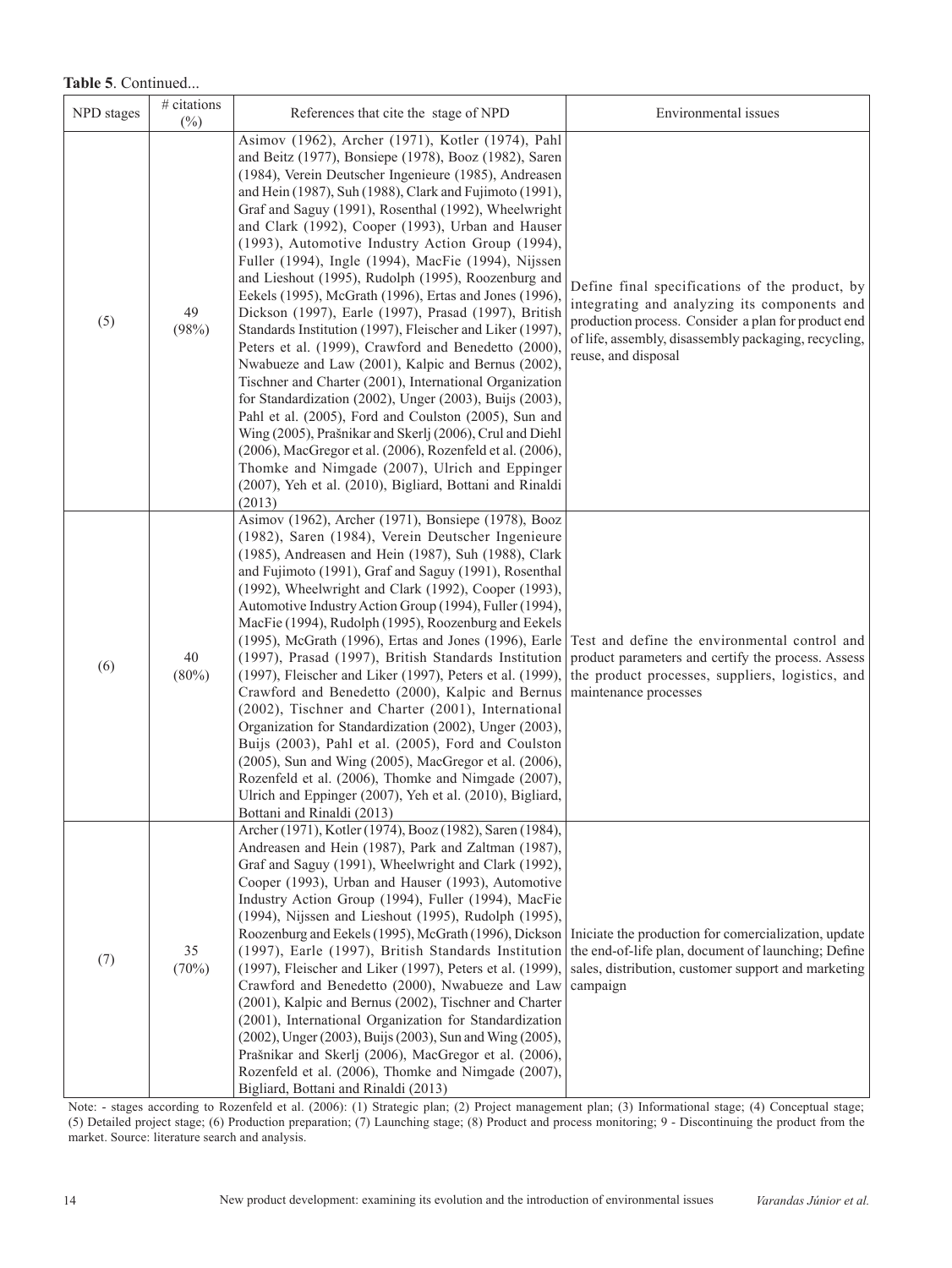**Table 5**. Continued...

| NPD stages | $#$ citations<br>$(\%)$ | References that cite the stage of NPD                                                                                                                                                                                                                                                                                | Environmental issues                                                                                                    |
|------------|-------------------------|----------------------------------------------------------------------------------------------------------------------------------------------------------------------------------------------------------------------------------------------------------------------------------------------------------------------|-------------------------------------------------------------------------------------------------------------------------|
| (8)        | 12<br>(24%)             | Graf and Saguy (1991), Urban and Hauser (1993),<br>Rudolph (1995), Earle (1997), Prasad (1997), Peters et al.<br>(1999), Nwabueze and Law (2001), International<br>Organization for Standardization (2002), Ford and<br>Coulston (2005), Sun and Wing (2005), Crul and Diehl<br>$(2006)$ , Rozenfeld et al. $(2006)$ | Improvement opportunities for environmental<br>adequacy of the product and services, and register<br>of lessons learned |
| (9)        | 12.<br>(24%)            | British Standards Institution (1997), Nwabueze and Law Receive the product back, use the concepts of<br>$(2001)$ , Rozenfeld et al. $(2006)$                                                                                                                                                                         | recycling, remanufacturing, reuse, and discharge                                                                        |

Note: - stages according to Rozenfeld et al. (2006): (1) Strategic plan; (2) Project management plan; (3) Informational stage; (4) Conceptual stage; (5) Detailed project stage; (6) Production preparation; (7) Launching stage; (8) Product and process monitoring; 9 - Discontinuing the product from the market. Source: literature search and analysis.

Although there is a possibility of minimizing environmental impacts in all phases of the NPD, most authors only emphasize that it is important to integrate the environmental issues in the initial phases of the NPD (e.g. SHERWIN; BHAMRA, 1999; LOFTHOUSE; BHAMRA, 2001; BOKS, 2006; DEVANATHAN et al., 2010; KENGPOL; BOONKANIT, 2011). In this sense, the later the project decisions are made during the NPD the fewer will have opportunities to reduce the environmental impact of the product throughout its life cycle (REBITZER et al., 2004).

To contribute to the adoption of ecodesign practices in the NPD, Pigosso et al. (2013) developed a 'NPD environmental maturity framework' that aims to assist companies in the management of this integration and to incorporate ecodesign management practices in NPD. The previous authors use as all the stages of NPD, starting from strategic planning to the stage of product monitoring. In this same line of thought, Platcheck et al. (2008) aimed at improving the sustainability of the electronics products developed by placing ecodesign variables in the initial stages of conceptual design and product development.

Although the concern with environmental aspects was raised in the 1970s – until the end of this study – there was no detailed NPD structure that explicitly prescribes in which stages and what kind of practices should be adopted to mitigate the environmental impacts. Of course, this may have contingencies to the type of product but a more extensive and detailed evidence still required. Moreover, most of the 50 NPD structures do not consider the incorporation of environmental issues into the NPD process. This is reflected in the low utilization of the 'pre-development' and 'post-development' macro phases of NPD. It is also relevant to remember that in the initial phases of new product development, important decisions should be taken into account to improve the product's environmental performance in terms of definition of concept and design alternatives. In the 'post-development' macro phase is where product data for subsequent product development and improvement are obtained so adjustments should to be made to reduce the environmental impact of the product during its life cycle.

## 5. Conclusions

When analyzing the NPD structures, it was noted that there are divergences of focus in the those structures according to the area of knowledge that proposes them (marketing or engineering, for instance) and, consequently, differences in the stages occur. Conclusively, only few NPD structures in the literature fully integrate environmental issues into the stages. Unfortunately, when this occurs, the description is usually superficial. In this sense, by analyzing the stages that compose NPD structures, 'pre-development', and 'post-development' macro phases are less addressed. Nevertheless, decisions of paramount importance for the environmental perspective are made in the stages of those macro phases for a more effective product life cycle. As a research gap, future research will concentrate in understanding how to incorporate environmental issues in new product development process. This may consider how to consider aspects of environmental criteria in portfolio management in the pre-development phase.

Finally, on positive side of the existing NPD structures, they are in constant development by researchers and practitioners, considering the theoretical and organizational needs. Although there is no comprehensive incorporation of environmental issues in NPD structures, most recent studies have been working in this direction.

## 6. References

- ANDREASEN, M. M.; HEIN, L. **Integrated product development**. New York: Springer-Verlag, 1987.
- ARCHER, B. L. La estructura del proceso del diseño. In: BROADBENT, G. et al. (Ed.). **Metodologia del diseño arquitectonico**. Barcelona: Editorial Gustavo Gili, 1971. p. 153-221.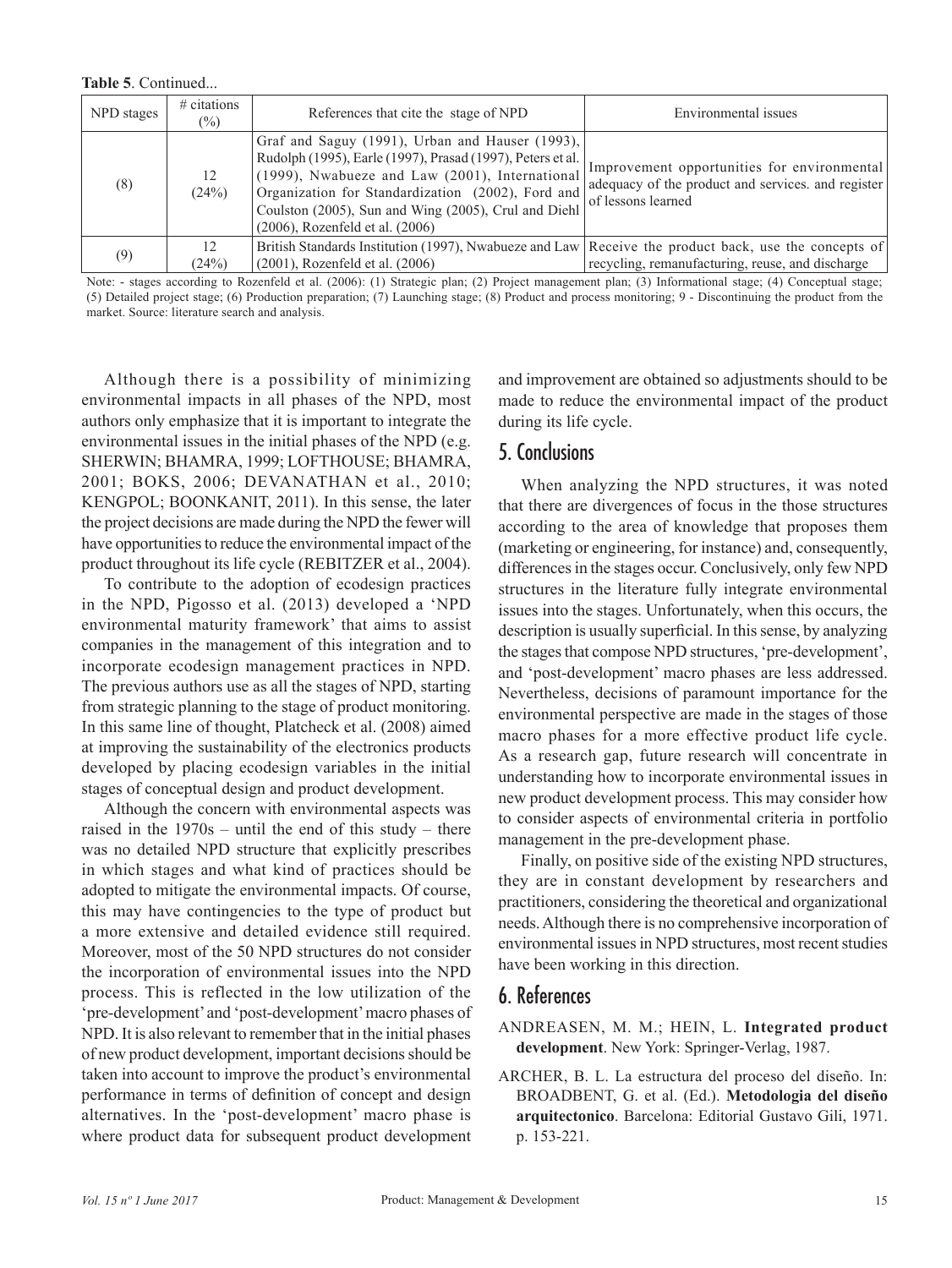- ASIMOV, M. **Introduction to design**: fundamentals of engineering design. New Jersey: Prentice Hall, 1962.
- AUTOMOTIVE INDUSTRY ACTION GROUP AIAG. Advanced Product Quality Planning – APQP. Control Plan. Reference manual. AIAG, Chrysler Corporation, Ford Motor Company, General Motors Corporation, 1994.
- BAKSHI, B. R.; FIKSEL, J. The Quest for Sustainability: challenges for process systems engineering. **AIChE Journal**, v. 49, n. 6, p. 1350-1358, 2003. [http://dx.doi.](http://dx.doi.org/10.1002/aic.690490602) [org/10.1002/aic.690490602](http://dx.doi.org/10.1002/aic.690490602).
- BARCZAK, G.; GRIFFIN, A.; KAHN, K. B. Perspective: trends and drivers of success in NPD practices: results of the 2003 PDMA best practices study. **Journal of Product Innovation Management**, v. 26, n. 1, p. 3-23, 2009. [http://](http://dx.doi.org/10.1111/j.1540-5885.2009.00331.x) [dx.doi.org/10.1111/j.1540-5885.2009.00331.x](http://dx.doi.org/10.1111/j.1540-5885.2009.00331.x).
- BARCZAK, G.; KAHN, K. B. Identifying new product development best practice. **Business Horizons**, v. 55, n. 3, p. 293-305, 2012. [http://dx.doi.org/10.1016/j.](http://dx.doi.org/10.1016/j.bushor.2012.01.006) [bushor.2012.01.006](http://dx.doi.org/10.1016/j.bushor.2012.01.006).
- BIGLIARD, B.; BOTTANI, E.; RINALDI, M. The new product development process in the mechanical industry: evidences from some Italian case studies. **International Journal of Engineering Science and Technology**, v. 5, n. 2, p. 1-23, 2013.
- BOKS, C. The soft side of ecodesign. **Journal of Cleaner Production**, v. 14, n. 15-16, p. 1346-1356, 2006. [http://](http://dx.doi.org/10.1016/j.jclepro.2005.11.015) [dx.doi.org/10.1016/j.jclepro.2005.11.015](http://dx.doi.org/10.1016/j.jclepro.2005.11.015).
- BONSIEPE, G. **Teoría y práctica del diseño industrial**: elementos para una manualística crítica. Barcelona: Gustavo Gili, 1978. (Comunicación Visual).
- BOOZ, A. H. **New product Development for the 1980s**. New York: Booz Allen Hamilton Consultants, 1982.
- BRETTEL, M. et al. Cross-functional integration of R&D, marketing, and manufacturing in radical and incremental product innovations and its effects on project effectiveness and efficiency. **Journal of Product Innovation Management**, v. 28, n. 2, p. 251-269, 2011.
- BRITISH STANDARDS INSTITUTION BSI. **BS 7000**: design management systems: guide to managing the design of manufactured products. London: BSI, 1997.
- BUIJS, J. Modelling product innovation processes, from linear logic to circular chaos. **Creativity and Innovation Management**, v. 12, n. 2, p. 76-93, 2003. [http://dx.doi.](http://dx.doi.org/10.1111/1467-8691.00271) [org/10.1111/1467-8691.00271.](http://dx.doi.org/10.1111/1467-8691.00271)
- CLARK, K. B.; FUJIMOTO, T. **Product development performance**: strategy, organization and management in the world auto industry. Boston: Harvard Business School Press, 1991.
- CLARK, K. B.; WHEELWRIGHT, S. C. **Managing new product and process development**. New York: The Free Press, 1993.
- COOPER, R. G. **Winning at new products**: accelerating the process from idea to launch. Reading: Perseus Books, 1993.
- COOPER, R. G. Perspective: the stage-gates idea-to-launch process-update, what's new, and NexGen Systems. **Journal of Product Innovation Management**, v. 25, n. 3, p. 213-232, 2008. [http://dx.doi.org/10.1111/j.1540-](http://dx.doi.org/10.1111/j.1540-5885.2008.00296.x) [5885.2008.00296.x](http://dx.doi.org/10.1111/j.1540-5885.2008.00296.x).
- COOPER, R. G. What's next? After stage-gate. **Research Technology Management**, v. 57, n. 1, p. 20-31, 2014.
- CRAWFORD, C. M.; BENEDETTO, C. A. **New products management.** 6ed. Chicago: McGraw Hill, 2000.
- CROSS, M. S.; SIVALOGANATHAN, S. Specialist knowledge identification, classification, and usage in companyspecific new product development processes. **Institution of Mechanical Engineers**, v. 221, n. 8, p. 285-298, 2007.
- CRUL, M. R. M.; DIEHL, J. C. **Design for sustainability**: a practical approach for developing economies. [S.l.]: United Nations Environment Programme, Delft University of Technology, 2006. 130 p. Available from: <http://www. unep.fr/scp/publications/details.asp?id=DTI/0826/PA>. Access in: 20 Oct 2006.
- DEVANATHAN, S. et al. Integration of sustainability into early design through the function impact matrix. **Journal of Mechanical Design**, v. 132, n. 8, p. 081004, 2010. [http://](http://dx.doi.org/10.1115/1.4001890) [dx.doi.org/10.1115/1.4001890.](http://dx.doi.org/10.1115/1.4001890)
- DICKSON, P. **Marketing Management**. 4th ed. The Dryden Press, 1997.
- DRIVA, H.; PAWAR, K. S.; MENON, U. Measuring product development performance in manufacturing organizations. **International Journal of Production Economics**, v. 63, n. 2, p. 147-159, 2000. [http://dx.doi.org/10.1016/S0925-](http://dx.doi.org/10.1016/S0925-5273(99)00007-9) [5273\(99\)00007-9.](http://dx.doi.org/10.1016/S0925-5273(99)00007-9)
- DUYSTERS, G. et al. Managing supplier involvement in new product development. **Journal of Product Innovation Management**, v. 25, n. 2, p. 180-201, 2008. [http://dx.doi.](http://dx.doi.org/10.1111/j.1540-5885.2008.00293.x) [org/10.1111/j.1540-5885.2008.00293.x](http://dx.doi.org/10.1111/j.1540-5885.2008.00293.x).
- EARLE, M. D. Changes in the food product development process. **Trends in Food Science & Technology**, v. 8, n. 1, p. 19-24, 1997. [http://dx.doi.org/10.1016/S0924-](http://dx.doi.org/10.1016/S0924-2244(96)20009-3) [2244\(96\)20009-3.](http://dx.doi.org/10.1016/S0924-2244(96)20009-3)
- ERTAS, A.; JONES, J. C. **The engineering design process**. New York: John Wiley & Sons, 1996.
- FLEISCHER, M.; LIKER, J. K. **Concurrent engineering effectiveness**: integrating product development across organizations. Cincinnati: Hanser Gardner Publications, 1997.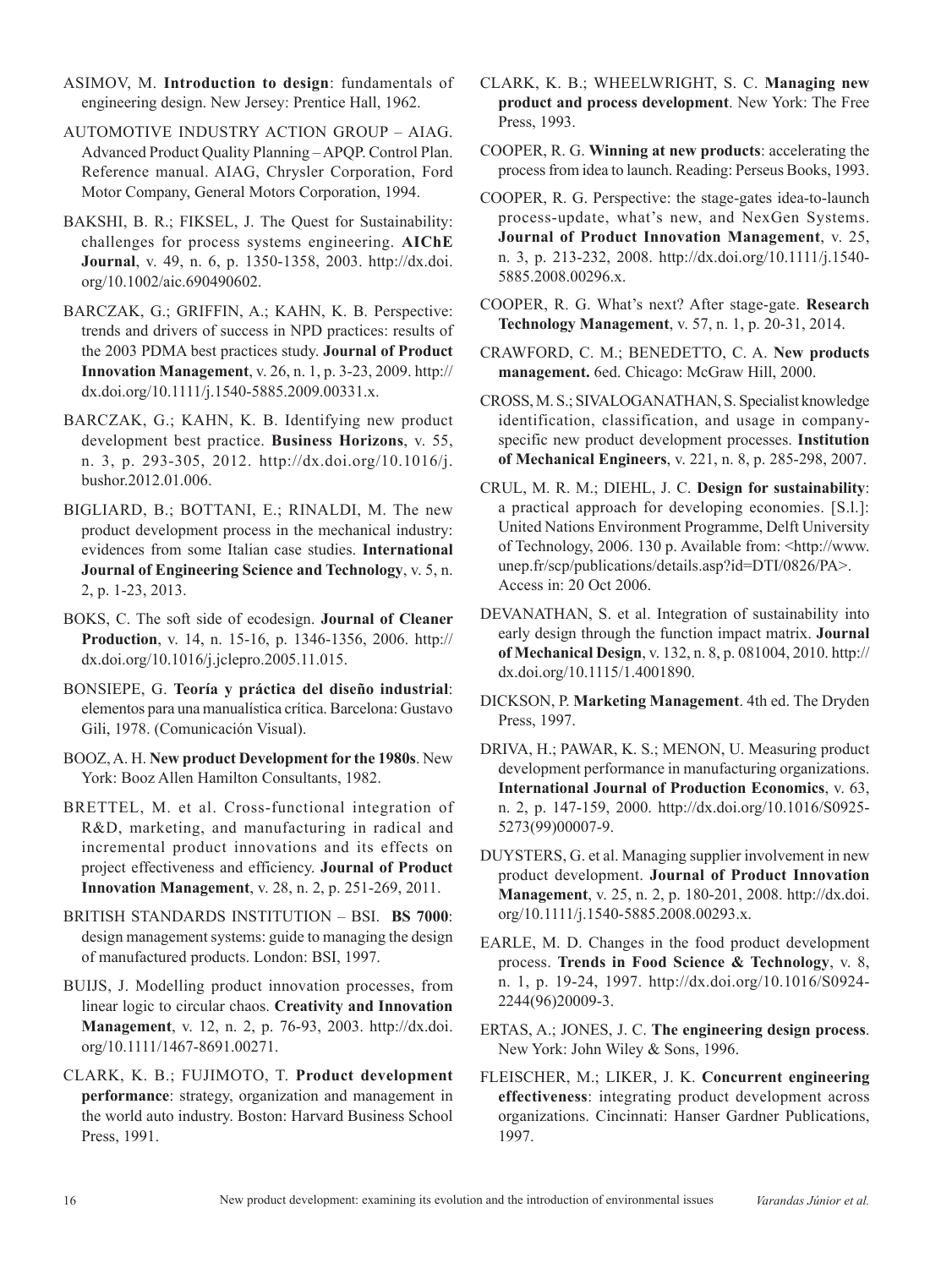- FORD, R.; COULSTON, C. **Design for electrical and computer engineers**: theory concepts and practice. Pennsylvania: McGraw-Hill Companies, Pennsylvania State University, 2005. 300 p.
- FREDERICKS, E. Cross-functional involvement in new product development. **Qualitative Market Research**, v. 8, n. 3, p. 327-341, 2005. [http://dx.doi.](http://dx.doi.org/10.1108/13522750510603370) [org/10.1108/13522750510603370](http://dx.doi.org/10.1108/13522750510603370).
- FULLER, W. G. **New food product development**: from concept to marketplace. Florida: CRC Press LLC, 1994.
- GARCIA, R.; CALANTONE, R. A critical look at technological innovation typology and innovativeness terminology: a literature review. **Journal of Product Innovation Management**, v. 19, n. 2, p. 110-132, 2002. [http://dx.doi.](http://dx.doi.org/10.1016/S0737-6782(01)00132-1) [org/10.1016/S0737-6782\(01\)00132-1](http://dx.doi.org/10.1016/S0737-6782(01)00132-1).
- GRAF, E.; SAGUY, S. **Food product development**: from concept to the marketplace. New York: Van Nostrand Reinhold, 1991.
- GRIFFIN, A.; PAGE, A. L. An interim report on measuring product development success and failure. **Journal of Product Innovation Management**, v. 10, n. 4, p. 291-308, 1993. [http://dx.doi.org/10.1016/0737-6782\(93\)90072-X.](http://dx.doi.org/10.1016/0737-6782(93)90072-X)
- HAQUE, B.; PAWAR, K. S.; BARSON, R. J. The application of business process modelling to organisational analysis of concurrent engineering environments. **Technovation**, v. 23, n. 2, p. 147-162, 2003. [http://dx.doi.org/10.1016/](http://dx.doi.org/10.1016/S0166-4972(01)00103-1) [S0166-4972\(01\)00103-1](http://dx.doi.org/10.1016/S0166-4972(01)00103-1).
- HULTINK, E. J.; ROBBEN, H. S. J. Measuring new product success: the difference that time perspective makes. **Journal of Product Innovation Management**, v. 12, n. 5, p. 392- 405, 1995. [http://dx.doi.org/10.1016/0737-6782\(95\)00055-](http://dx.doi.org/10.1016/0737-6782(95)00055-0) [0](http://dx.doi.org/10.1016/0737-6782(95)00055-0).
- INGLE, K. A. **Reverse engineering**. New York: McGraw-Hill, 1994. 240 p.
- INTERNATIONAL ORGANIZATION FOR STANDARDIZATION – ISO. **ISO 14.062**: environmental management e integrating environmental aspects into product design and development. Genebra: ISO, 2002. In portuguese. (ISO Bulletin).
- JOHANSSON, G. Success factor for integration of ecodesign in product development: a review of state of the art. **Environmental Management and Health**, v. 13, n. 1, p. 98- 107, 2002.<http://dx.doi.org/10.1108/09566160210417868>.
- JUGEND, D. et al. Integration practices for the technological innovation of products: Case studies at two large technological companies. **Journal of Technology Management and Innovation**, v. 8, n. 1, p. 26-36, 2013.
- KALPIC, B.; BERNUS, P. Business process in modelling in industry: the powerful tool in enterprise management.

**Computers in Industry**, v. 47, n. 3, p. 299-318, 2002. [http://](http://dx.doi.org/10.1016/S0166-3615(01)00151-8) [dx.doi.org/10.1016/S0166-3615\(01\)00151-8](http://dx.doi.org/10.1016/S0166-3615(01)00151-8).

- KENGPOL, A.; BOONKANIT, P. The decision support framework for developing Ecodesign at conceptual phase based upon ISO/TR 14062. **International Journal of Production Economics**, v. 131, n. 1, p. 4-14, 2011. [http://](http://dx.doi.org/10.1016/j.ijpe.2010.10.006) [dx.doi.org/10.1016/j.ijpe.2010.10.006.](http://dx.doi.org/10.1016/j.ijpe.2010.10.006)
- KOTLER, P. Atmospherics as a Marketing tool. **Journal of Retailing**, v. 49, p. 48-64, 1974.
- KRISHNAN, V.; LOCH, C. H. A retrospective look at production and operations management articles on new product development. **Production and Operations Management**, v. 14, n. 4, p. 433-441, 2005. [http://dx.doi.](http://dx.doi.org/10.1111/j.1937-5956.2005.tb00231.x) [org/10.1111/j.1937-5956.2005.tb00231.x](http://dx.doi.org/10.1111/j.1937-5956.2005.tb00231.x).
- KRISHNAN, V.; ULRICH, K. T. Product Development decisions: a review of the literature. **Management Science**, v. 47, n. 1, p. 1-21, 2001. [http://dx.doi.org/10.1287/](http://dx.doi.org/10.1287/mnsc.47.1.1.10668) [mnsc.47.1.1.10668](http://dx.doi.org/10.1287/mnsc.47.1.1.10668).
- LIN, J. et al. A dynamic model for managing overlapped iterative product development. **European Journal of Operational Research**, v. 185, n. 1, p. 378-392, 2006. [http://dx.doi.org/10.1016/j.ejor.2006.12.022.](http://dx.doi.org/10.1016/j.ejor.2006.12.022)
- LINDAHL, M. et al. Use and perception of design for environment in small and medium sized enterprises in Sweden. In: INTERNATIONAL SYMPOSIUM ON ENVIRONMENTALLY CONSCIOUS DESIGN AND INVERSE MANUFACTURING, 3., 2003, Tokyo, Japan. **Proceedings**... Union of EcoDesigners, 2003.
- LITTELL, J. H.; CORCORAN, J.; PILLAI, V. **Systematic reviews and meta-analysis**. New York: Oxford University Press, 2008.
- LOFTHOUSE, V.; BHAMRA, T. Making things better: an industrial designers approach to ecodesign. In: D3 DESIRE, DESIGNUM, DESIGN: EUROPEAN ACADEMY OF DESIGN CONFERENCE, 4., 2001. **Proceedings**... 2001.
- MACFIE, H. Computer assisted product development. World **of Ingredients**, p. 44-49, 1994.
- MACGREGOR, S. P. et al. Supporting new product creation in the Mondragón Valley. **European Journal of Innovation Management**, v. 9, n. 4, p. 418-443, 2006. [http://dx.doi.](http://dx.doi.org/10.1108/14601060610707858) [org/10.1108/14601060610707858.](http://dx.doi.org/10.1108/14601060610707858)
- MALTZ, E.; SOUDER, W. E.; KUMAR, A. Influencing R&D/ marketing integration and the use of market information by R&D managers: intended and unintended effects of managerial actions. **Journal of Business Research**, v. 52, n. 1, p. 69-82, 2001. [http://dx.doi.org/10.1016/S0148-](http://dx.doi.org/10.1016/S0148-2963(99)00096-X) [2963\(99\)00096-X](http://dx.doi.org/10.1016/S0148-2963(99)00096-X).
- MCGRATH, M. E. **Setting the PACE in product development**: a guide to product and cycle-time excellence. Revised edition. Boston: Butterworth-Heinemann, 1996.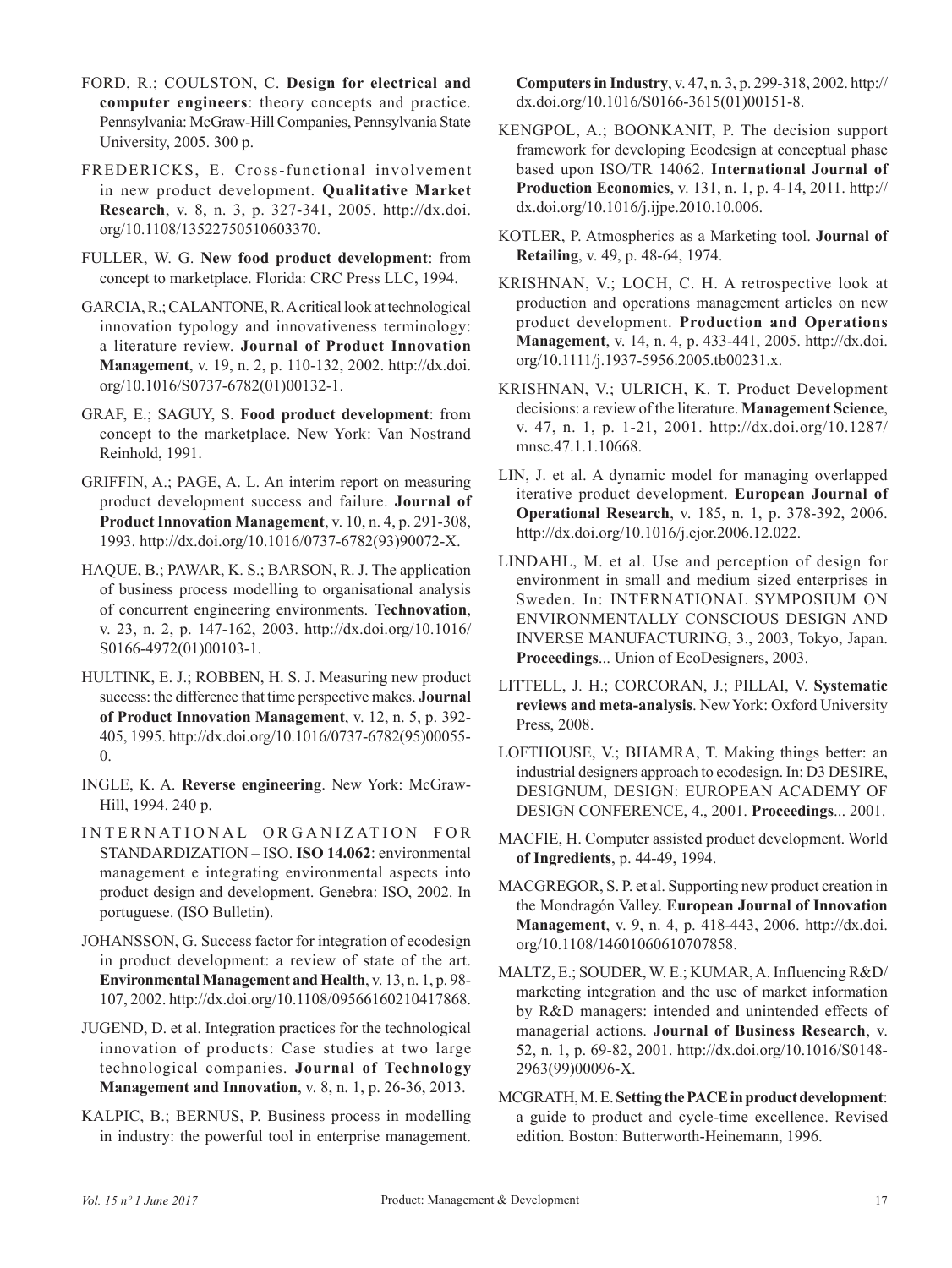- NIJSSEN, E. J.; LIESHOUT, K. F. M. Awareness, use and effectiveness of models and methods for new product development. **European Journal of Marketing**, v. 29, n. 10, p. 27-44, 1995. [http://dx.doi.](http://dx.doi.org/10.1108/03090569510098483) [org/10.1108/03090569510098483.](http://dx.doi.org/10.1108/03090569510098483)
- NOBELIUS, D. Linking product development to applied research: transfer experiences from an automotive company. **Technovation**, v. 24, n. 4, p. 321-334, 2004. [http://dx.doi.](http://dx.doi.org/10.1016/S0166-4972(02)00073-1) [org/10.1016/S0166-4972\(02\)00073-1](http://dx.doi.org/10.1016/S0166-4972(02)00073-1).
- NWABUEZE, U.; LAW, Z. C. The journey for survival: the case of new product development in the brewery industry. **Journal of Product and Brand Management**, v. 10, n. 6, p. 382-397, 2001. [http://dx.doi.org/10.1108/](http://dx.doi.org/10.1108/EUM0000000006208) [EUM0000000006208](http://dx.doi.org/10.1108/EUM0000000006208).
- PAHL, G. et al. **Engineering Design**: fundamentals of effective product development: methods and applications. São Paulo: Edgard Blücher, 2005. In portuguese.
- PAHL, G.; BEITZ, W. Engineering design. In: POMERANS, A. K. W. **The Design Council**. London: Springer Verlag, 1977.
- PARK, C. W.; ZALTMAN, G. **Marketing management**. Chicago: The Dryden Press, 1987.
- PETERS, A. J. et al. New product design and development: a generic model. **The TQM Magazine**, v. 11, n. 3, p. 172- 179, 1999. [http://dx.doi.org/10.1108/09544789910262743.](http://dx.doi.org/10.1108/09544789910262743)
- PIGOSSO, D. C. A.; ROZENFELD, H.; MCALOONE, T. C. Ecodesign maturity model: a management framework to support ecodesign implementation into manufacturing companies. **Journal of Cleaner Production**, v. 59, p. 160- 173, 2013. [http://dx.doi.org/10.1016/j.jclepro.2013.06.040.](http://dx.doi.org/10.1016/j.jclepro.2013.06.040)
- PLATCHECK, E. R. et al. Methodology of ecodesign for the development of more sustainable electro-electronic equipments. **Journal of Cleaner Production**, v. 16, n. 1, p. 75-86, 2008. [http://dx.doi.org/10.1016/j.](http://dx.doi.org/10.1016/j.jclepro.2006.10.006) [jclepro.2006.10.006](http://dx.doi.org/10.1016/j.jclepro.2006.10.006).
- PRASAD, B. **Concurrent engineering fundamentals**: integrated product and process organization. New Jersey: Prentice Hall, 1997. (Prentice Hall International Series, 2).
- PRAŠNIKAR, J.; SKERLJ, T. New product development process and time-to-market in the generic pharmaceutical industry. **Industrial Marketing Management**, v. 35, n. 6, p. 690-702, 2006. [http://dx.doi.org/10.1016/j.](http://dx.doi.org/10.1016/j.indmarman.2005.06.001) [indmarman.2005.06.001](http://dx.doi.org/10.1016/j.indmarman.2005.06.001).
- REBITZER, G. et al. Life cycle assessment. Part 1: framework, goal and scope definition, inventory analysis, and applications. **Environment International**, v. 30, n. 5, p. 701-720, 2004. [http://dx.doi.org/10.1016/j.](http://dx.doi.org/10.1016/j.envint.2003.11.005) [envint.2003.11.005](http://dx.doi.org/10.1016/j.envint.2003.11.005).
- ROOZENBURG, N. F. M.; EEKELS, J. **Product Design**: fundamentals and methods. New York: John Wiley, 1995. 408 P.
- ROSENTHAL, S. R. **Effective Product Design and Development**: how to cut lead time and increase customer satisfaction. New York: Irwin Professional Publishing, 1992.
- ROZENFELD, H. et al. **Product Development Management**: a benchmark for process improvement. São Paulo: Saraiva, 2006. In Portuguese.
- RUDDER, A.; AINSWORTH, P.; HOLGATE, D. Case study: new food product development: strategies for success? **British Food Journal**, v. 103, n. 9, p. 657-670, 2001. [http://](http://dx.doi.org/10.1108/00070700110407012) [dx.doi.org/10.1108/00070700110407012](http://dx.doi.org/10.1108/00070700110407012).
- RUDOLPH, M. J. The food product development process. **British Food Journal**, v. 97, n. 3, p. 3-11, 1995. [http://](http://dx.doi.org/10.1108/00070709510081408) [dx.doi.org/10.1108/00070709510081408](http://dx.doi.org/10.1108/00070709510081408).
- SAREN, M. A. A classification and review of models of the intrafirm innovation process. **R&D Management**, v. 14, n. 1, p. 11-24, 1984. [http://dx.doi.org/10.1111/j.1467-9310.1984.](http://dx.doi.org/10.1111/j.1467-9310.1984.tb00504.x) [tb00504.x](http://dx.doi.org/10.1111/j.1467-9310.1984.tb00504.x).
- SCHMIDT, J. B.; SARANGEE, K. R.; MONTOYA, M. M. Exploring new product development project review practices. **Journal of Product Innovation Management**, v. 26, n. 5, p. 520-535, 2009. [http://dx.doi.org/10.1111/j.1540-](http://dx.doi.org/10.1111/j.1540-5885.2009.00678.x) [5885.2009.00678.x](http://dx.doi.org/10.1111/j.1540-5885.2009.00678.x).
- SHERWIN, C.; BHAMRA, T. Beyond engineering: ecodesign as a proactive approach to product innovation. In: First INTERNATIONAL SYMPOSIUM ON ENVIRONMENTALLY CONSCIOUS DESIGN AND INVERSE MANUFACTURING, 1., 1999, Tokyo. **Proceedings**... IEEE Computer Society, 1999. p. 41-46.
- SONG, M.; NOH, J. Best new product development and management practices in the Korean high-tech industry. **Industrial Marketing Management**, v. 35, n. 3, p. 262-278, 2006. [http://dx.doi.org/10.1016/j.indmarman.2005.04.007.](http://dx.doi.org/10.1016/j.indmarman.2005.04.007)
- SUH, N. P. **The principles of design**. New York: Oxford Press, 1988.
- SUN, H.; WING, W. C. Critical success factors for new product development in the Hong Kong toy industry. **Technovation**, v. 25, n. 3, p. 293-303, 2005. [http://dx.doi.org/10.1016/](http://dx.doi.org/10.1016/S0166-4972(03)00097-X) [S0166-4972\(03\)00097-X.](http://dx.doi.org/10.1016/S0166-4972(03)00097-X)
- THOMKE, S. H.; NIMGADE, A. **IDEO Product Development**. Harvard: Harvard University Press, 2007. p. 1-21. (Harvard Business School Case, 600-143).
- TISCHNER, U.; CHARTER, M. Sustainable product design. In: CHARTER, M.; TISCHNER, U. (Ed.). **Sustainable solutions**: developing products and services for the future. Sheffield: Greenleaf Publishing, 2001. p. 118-138.